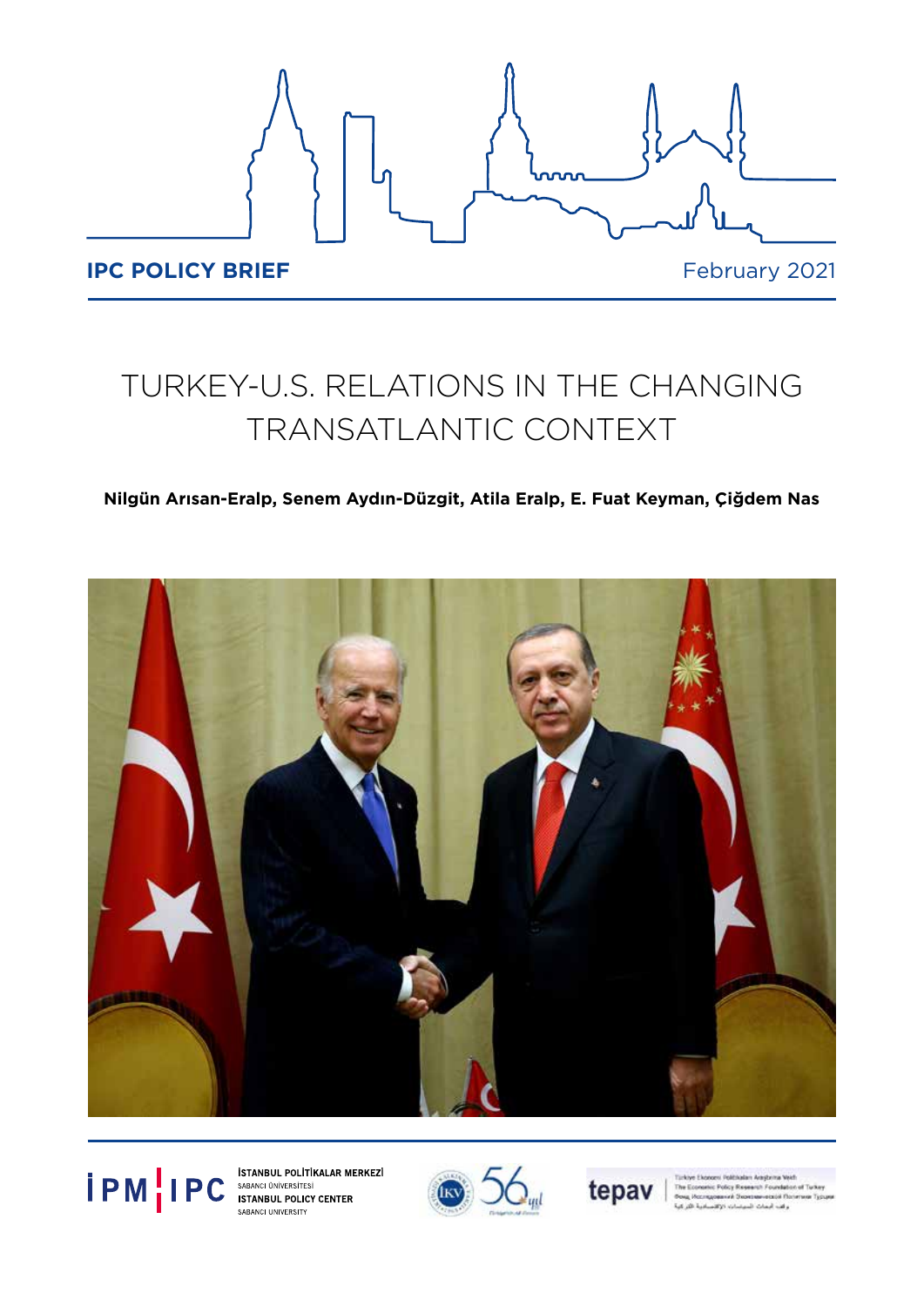#### **About Istanbul Policy Center**

Istanbul Policy Center (IPC) is a global policy research institution that specializes in key social and political issues ranging from democratization to climate change, transatlantic relations to conflict resolution and mediation. IPC organizes and conducts its research under six main clusters:

- The Istanbul Policy Center-Sabancı University-Stiftung Mercator Initiative
- Climate Change
- Democratization and Institutional Reform
- SHURA Energy Transition Center
- Urbanization and Local Governance
- Conflict Resolution and Mediation

Since 2001, IPC has provided decision makers, opinion leaders, and other major stakeholders with objective analyses and innovative policy recommendations.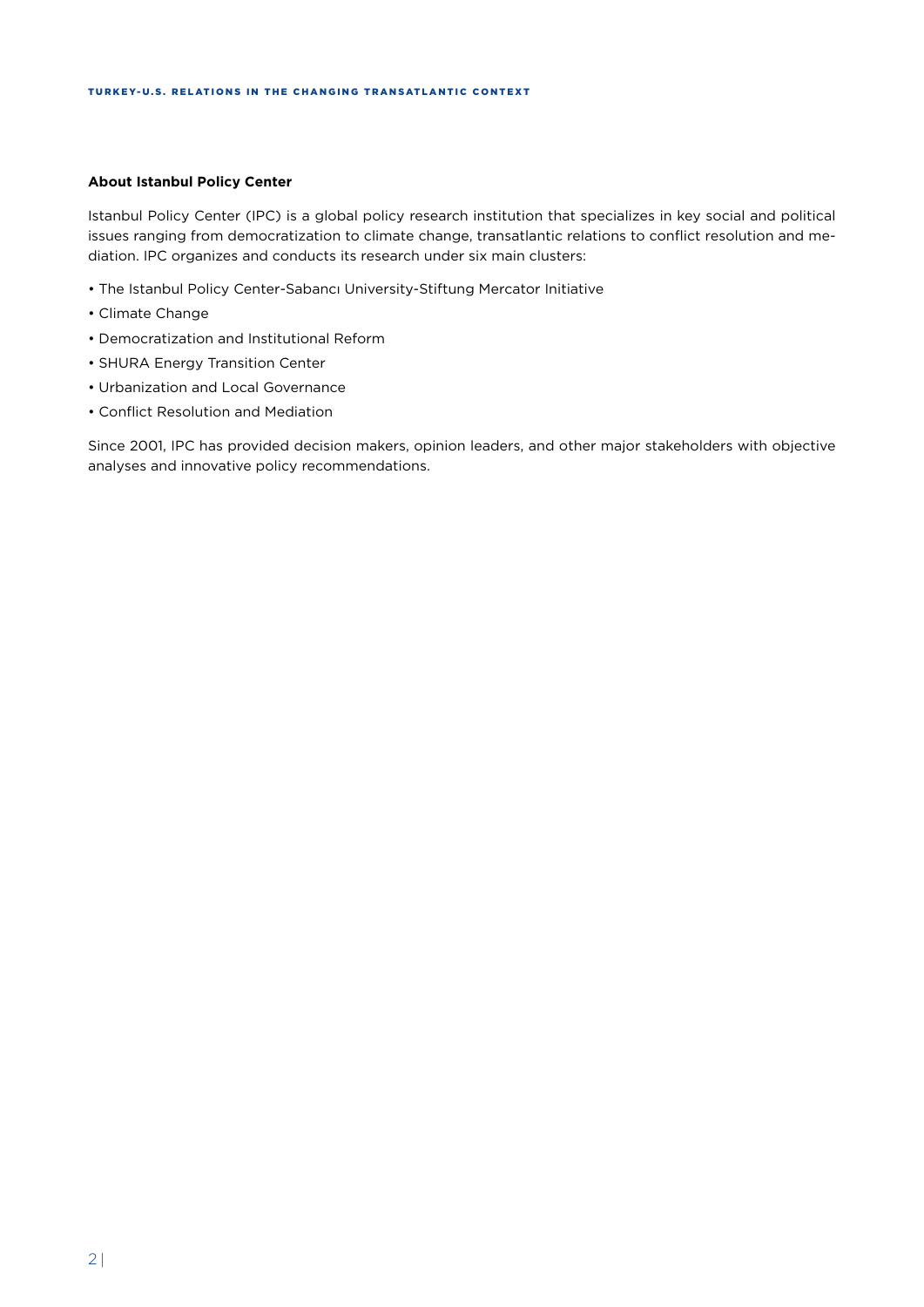#### **Introduction**

As Joe Biden became the 46<sup>th</sup> President of the United States, the country entered a new era of restoration both at home and abroad. U.S. foreign policy is not immune to this period of change. America's re-joining of the World Health Organization (WHO) and the Paris Climate Accord immediately after Biden's inauguration as well as the reactions of top officials in the Biden administration to Alexei Navalny's arrest in Russia are early testaments to the emerging characteristics of the new U.S. foreign policy under Biden. We argue in this paper that these characteristics will have a defining impact on the shape and nature of transatlantic relations as well as on U.S. relations with Turkey.

## **U.S. Foreign Policy under the Biden Administration: Tracing the Main Contours of Change**

At the most general and paradigmatic level, one can discern five key areas where the Biden presidency will radically differ from, as well as break with, the Trump presidency.

The first area where change is expected concerns the establishment of a **new realist-liberal modus vivendi to strengthen American leadership** (or hegemony) in world politics. This new framework will fundamentally prioritize security through enhancing America's political and institutional relations with key global organizations (NATO, EU, UN, WHO, WTO). The realist establishment, which was disturbed by Trump's incoherent, leader-based, and ineffective foreign policy, now aims at reestablishing American leadership not only at the state level but also at the nexus of the state and institutions. The past four years of the Trump administration have heightened the anxiety of the realist establishment to the extent that they now want to draw lessons from this era and empower global institutions alongside security concerns. The liberal establishment, on the other hand, thinks that the Biden presidency's multilateral and transatlantic approach can be successfully implemented through closer dialogue with realists in devising policies along the security-democracy nexus.

The second area where change will most likely be observed is the promotion of **active and assertive diplomacy in foreign policy implementation,** where hard and soft power will be combined. Different from the Obama administration and breaking with the Trump administration, assertive diplomacy with a transformative power will be brought to the fore in order to leverage U.S. foreign policy in both practice and perception, ranging from the regional to the global scale.

The third fundamental change that is expected relates to the inclusiveness of U.S. foreign policymaking. The new administration is expected to follow an **inclusive approach to foreign policymaking** by strengthening institutional links with government institutions, think tanks, media, and universities, activating a deliberative process of decision-making and returning the White House back to the strong and respected institution it once was. This would revitalize American leadership on a global-regional scale and increase its leverage.

The fourth, related change will be the new administration's approach to **strengthening its global engagement with democracy at home and abroad**. Biden has made clear on a number of occasions that the new administration will radically depart from the Trump administration in the way in which it will react to fundamental breaches of democracy and human rights worldwide. In this vein, it has even declared its ambition to host a global democracy summit once in power.

The final, fifth area of change concerns the state of transatlantic relations. This point is particularly related to the expected change in the approach to strengthening America's global leadership in close cooperation with like-minded international organizations and partners, most notably in Europe. The new administration is thus expected to undertake policies that aim to **enhance multilateralism in a transatlantic context**. The choice of multilateralism entails not only an attempt to break with Trump's unilateral, state/leader-centric approach and revitalizing rules-based (as well as institutions-based) multilateralism as a main modus operandi of American foreign policy, but also, in relation to the fourth point, using multilateralism as "a conditionality" for engagement in America's relations with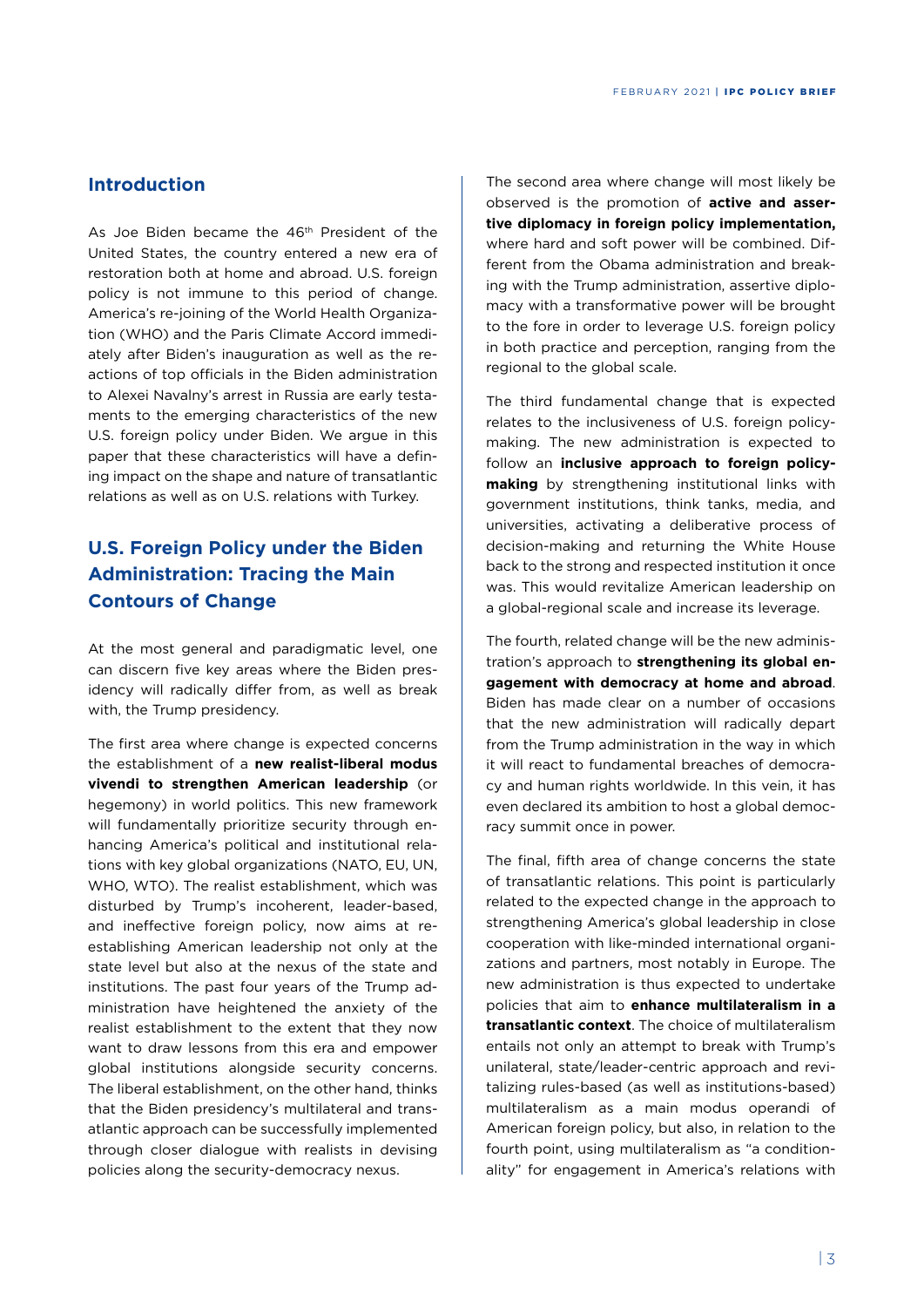its allies. This conditionality will be applied in cases where authoritarian leaders have developed flexible alliances with regional hegemons competing with the West, such as Russia, Iran, and China, to gain regional and global effectiveness in the areas of security, energy, and economy. It is within this context that the future of transatlantic relations should be assessed.

## **The Changing Transatlantic Context**

Transatlantic relations were under considerable strain during the Trump presidency, which focused on "America First" narratives and policies. This was reflected in the U.S. retreat from its multilateral orientation and its turn toward protectionism and unilateral policies, which caused major frictions with the EU and other multilateral institutions such as NATO. This came on top of the challenges posed to multilateralism by unilateral and illiberal actors such as Russia and China. Coupled with the global proliferation of populist/authoritarian movements, the rising multipolar system led to the global escalation of unilateralism. The COVID-19 crisis reinforced these trends in the international system. Hence, during the Trump administration, the EU was largely left alone in its multilateral orientation, facing increasing challenges from within the bloc including the rise of populist/authoritarian political movements in countries like Hungary and Poland and weakening ties of solidarity as demonstrated in the migration crisis and, later, the COVID-19 pandemic.

With the Biden administration in office, we are now seeing a reset of transatlantic relations through the revitalization of multilateralism. The EU is also undergoing a process of rethinking its multilateral orientation in light of past mistakes and developing an approach toward redefining multilateralism in a more inclusionary manner. So far, both sides have shown their interest in reforming multilateralism and cooperating on a common agenda. To that end, the European Commission published a proposal for "a new transatlantic agenda for global change" on December 2, 2020. The Commission aimed to seize the opportunity for reengagement with the United States in pursuit of common aims that emerged in the wake of Biden's electoral victory. The proposal provides a detailed list of areas of global cooperation that are based on common principles, interests, and values: working for a healthier world, protecting the planet and prosperity, technology, trade and standards, safety, and creating a more prosperous and democratic world. There is also a need to rethink the political economy of the new multilateralism, particularly the neoliberal policies that have led to social and economic inequalities on both sides of the Atlantic. This redefined multilateral orientation also needs to foster other multilateral institutions and platforms such as the WHO, WTO, G7, and G20 as well as forge partnerships with other allies to create an inclusionary and sustainable multilateral order.

# **Key Areas of Transatlantic Cooperation: Security, Climate Change, Economy and Democracy**

In this context, we would like to draw attention to four areas where transatlantic relations urgently require closer cooperation. These areas also hold implications for Turkey's relations with its transatlantic partners. The first one concerns **cooperation in managing the turbulent wider European neighborhood and, in particular, the Eastern Mediterranean**. The changing multilateral orientation of transatlantic allies needs to focus not only on creating more inclusionary mechanisms among themselves but also on building partnerships in turbulent neighborhoods, such as the Mediterranean and the wider Eastern neighborhood. In the past year, we have witnessed the rise of unilateral tendencies and escalation of tensions in both regions.

In the more specific case of the Eastern Mediterranean, a multitude of issues such as energy, migration, climate change, and foreign and security matters have all contributed to the escalation of tensions between both regional and European actors. Recently, the EU has been calling for a revitalized multilateral orientation in the region and, in that vein, has expressed its wish to convene an East Mediterranean Multilateral Conference in order to create a platform for dialogue among stakeholders. However, it is not yet clear how and when this conference will gather. Since both the EU and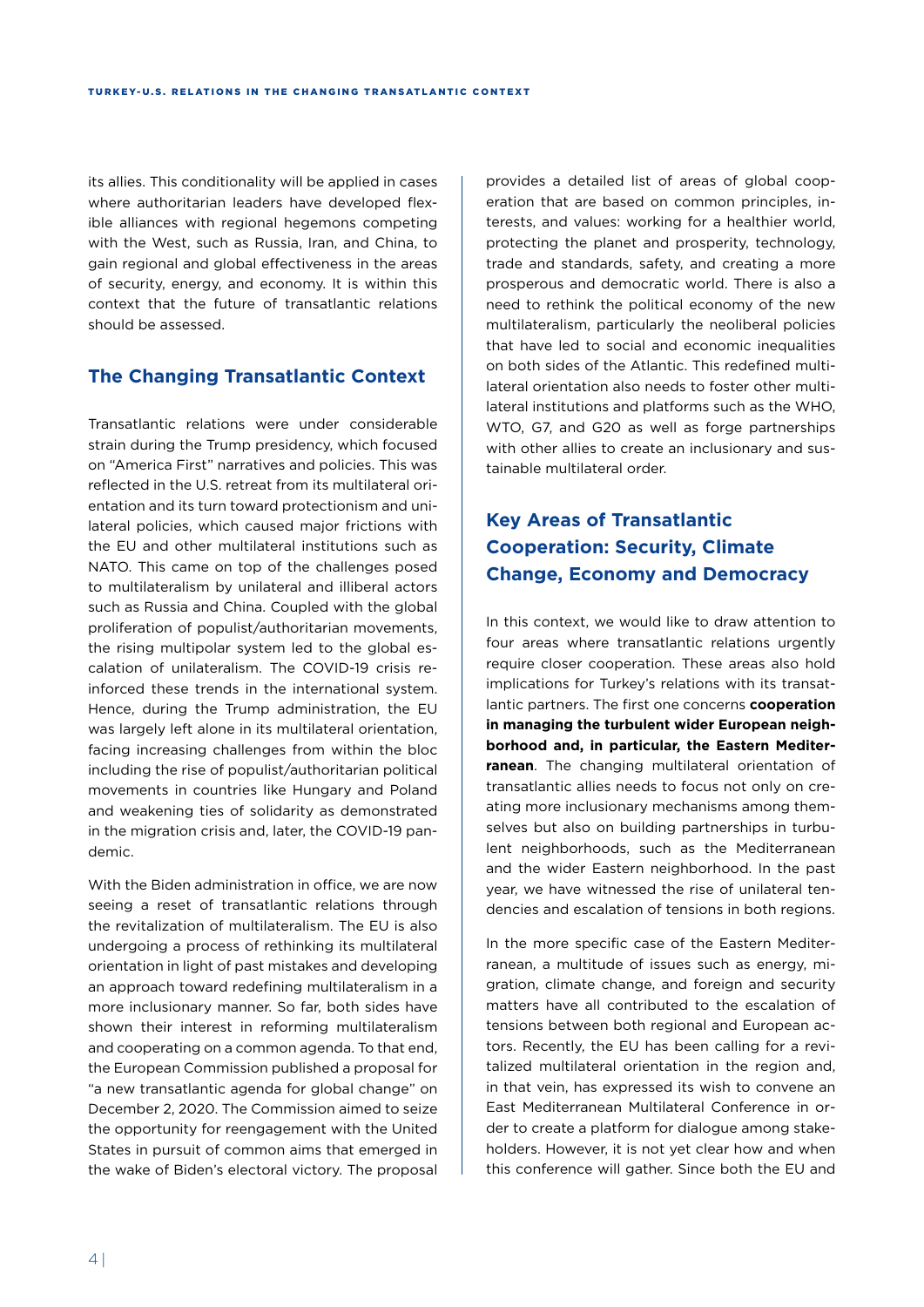the Biden administration have declared that they will encourage cooperation on Eastern Mediterranean issues, the Biden administration could help the EU convene such a conference as a fresh signal of its support for a renewed transatlantic relationship. Such a conference could facilitate in deescalating tensions in the region, which otherwise bear the potential to spill over across the transatlantic alliance, strengthen unilateral tendencies, and foster alternative geopolitical orientations in the turbulent Mediterranean neighborhood. The de-escalation of tensions in the Eastern Mediterranean is crucial to the revitalization of multilateralism and the lessening of the use of military means in the region, which has so far resulted in unilateral policies.

The second area where urgent cooperation is needed is that of **climate change**. While the incoming European Commission adopted the goal of transitioning to a climate-neutral economy by 2050 and identified the Green Deal as the main priority of its five-year program, its transatlantic partners during the Trump administration diverged from this position to the point of withdrawing from the major global agreement (Paris Climate Agreement) on climate change. As Biden emerged as the winner of the elections, one of his first acts was to announce that he would immediately take action to return to the Paris Climate Agreement and appoint John Kerry as his special envoy on climate. The former U.S. Secretary of State, John Kerry is an experienced figure in climate diplomacy, having taken part in the negotiations of the Kyoto Protocol and signing the Paris Climate Agreement on behalf of the United States during the Obama administration. Another important action Biden took in this regard was suspending the construction of the Keystone XL pipeline, a project intended to carry oil from Alberta, Canada, down to Texas, due to its environmental impact.

Moreover, climate change was among the "four overlapping and compounding crises" that were to be the subject of President Biden's executive actions during his first ten days in office, as expressed by his Chief of Staff Ron Klain.<sup>1</sup> The new administration aims to adopt the goal of achieving netzero greenhouse gas emissions by 2050, the same target as the EU, including plans for USD 2 trillion worth of green investment over the next four years.

President Biden also promised to convene a summit on climate change and expressed his conviction that the United States should assume a leadership position in the fight against this phenomenon.

With the U.S. return to the global climate regime, the European Union and the United States are now able to coordinate their policies on this issue within the framework of the Paris climate goals. Assuming the target of achieving climate neutrality will be met by 2050, and 2060 in the case of China, the three largest emitters of greenhouse gases have now converged in setting clear targets for mitigating climate change. With the Biden administration strongly supporting the goal of climate neutrality and the global regime to fight against climate change, the EU's Green Deal also becomes increasingly viable and credible. Coordination and alignment of climate-related policies between the two transatlantic partners will foster further efforts in this regard.

A third and related area of immediate cooperation concerns **building stronger economic ties, particularly through trade**. The EU's goal of achieving climate neutrality by 2050 is closely related with the desire to maintain global competitiveness and continue its leadership role in the global economy by setting green standards and trade rules for a level playing field. Hence, the coordination in the fight against climate change could easily spill over into the transatlantic trade agenda by fostering closer dialogue and coordination in devising trade rules and revitalizing multilateral trade within the framework of the WTO. Taking into account the initiation of the Regional Comprehensive Economic Partnership involving China and 14 Asia-Pacific partners on November 15, 2020, transatlantic partners now have a stronger interest in reigniting the transatlantic trade agenda. Although it will require extensive effort to revoke the negative legacy of the Trump-era tariff wars, cooperation in trade seems to be one of the foremost items on the transatlantic agenda in addition to climate change.

The EU recently concluded a Comprehensive Investment Agreement with China in the wake of President Biden's election victory. Although this step seemed to contradict the positive expectations regarding a renewed transatlantic partner-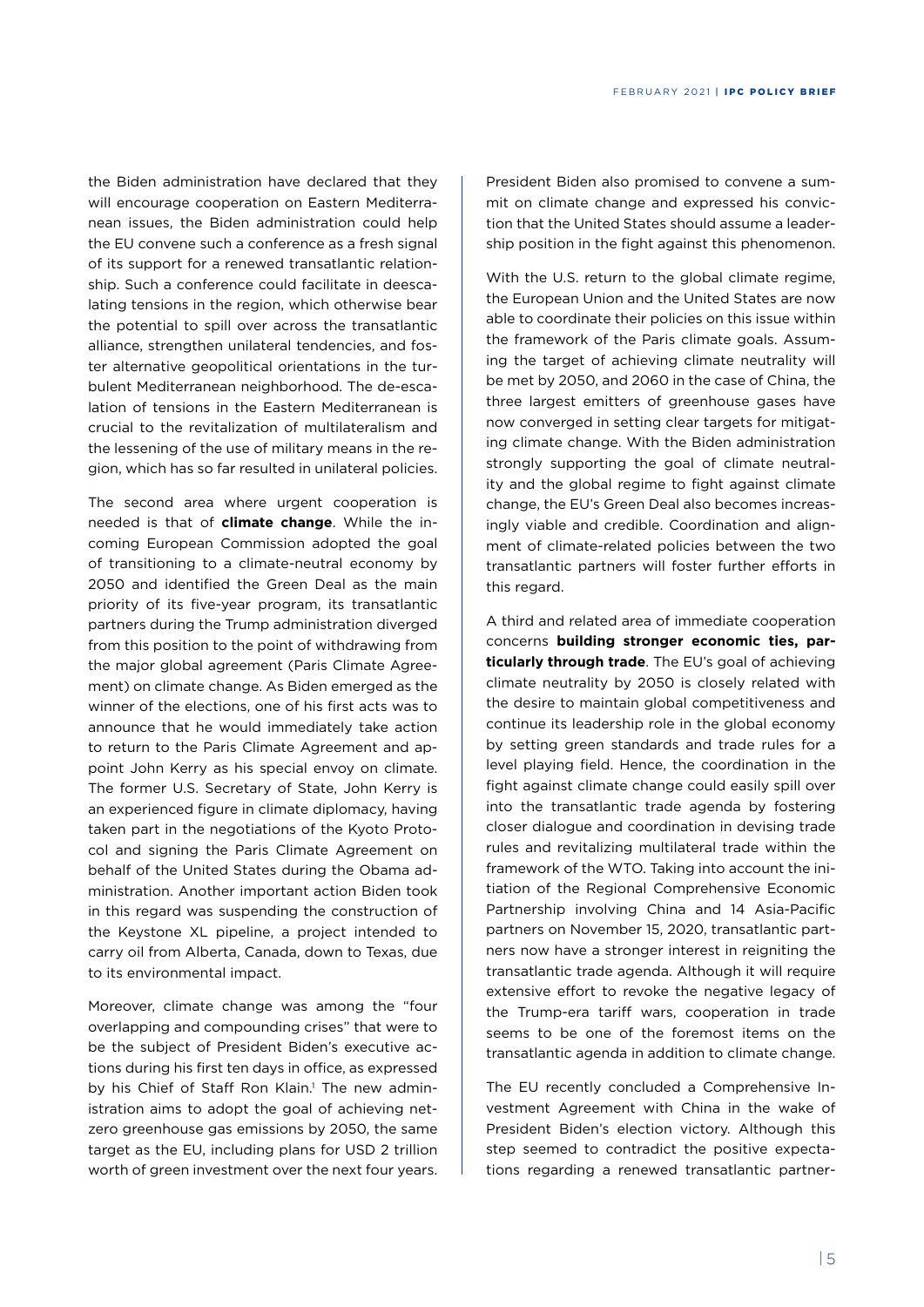ship, it also reflected the lessons that Europe drew from the Trump era. President Trump's aversion to the transatlantic partnership and his frequent criticism of EU and European leaders brought attention to the need for greater European autonomy and the development of EU-only policies on many global issues. This lesson was also reinforced by the COVID-19 pandemic, which highlighted, as noted by High Representative Josep Borrel, the EU's need to achieve strategic autonomy.2 With this goal in mind, after seven years the EU felt the urge to conclude these negotiations with China and signed a bilateral deal that would better protect European investments in China. Trump's "America first" approach had also taught the EU to assume a "Europe first" policy. While the Biden era promises to lead to much more convivial relations between the two sides, it should also be kept in mind that retrenchment increasingly seems to be an EU priority and that there is considerable mistrust, even in Germany, in how sustainable a revamped transatlantic partnership will be in the long run.

The fourth area where we see the need for urgent transatlantic cooperation is in the field of **supporting global democracy**. As we have indicated above, the Biden administration, even before assuming office, has already signaled a renewed U.S. commitment to international democracy and proposed a U.S.-led summit on global democracy. The Trump administration's efforts to roll back American democracy as well as the January 6 insurrection at the U.S. Capitol have led many to believe that the decline of democracy is increasingly becoming a national security issue for democratic states. Such moves come at a time in which the EU is struggling with its own democratic backsliding in member states like Hungary and Poland. Coordinated responses to democratic violations and active support for democratic movements in Europe and beyond could help reinvigorate international support for democracy.

## **Implications for Turkey**

Closer coordination and leadership between the European Union and the United States in these areas and beyond present new challenges for Turkey in the coming period. It is no secret that the Biden

administration will also try to play an assertive role in setting the EU's relations with Turkey. A renewed transatlantic agenda on common values including democracy and human rights necessitates a renewed emphasis and urgency on improving Turkey's relations with the West, both with regard to strategic calculations and standards of democracy and human rights.

Taking into account the Turkish government's insistence on its regional actor status and autonomy vis-à-vis the West, the pressure resulting from a stronger transatlantic partnership in the wider European neighborhood, including the Eastern Mediterranean, may pressure the Turkish government to recalibrate its unilateralist foreign policy toward seeking greater presence in multilateral fora and initiatives such as the Eastern Mediterranean conference proposed by the EU. The EU, in its Council conclusions of December 10 on the Eastern Mediterranean, has already noted that its policy toward Turkey would be coordinated with the new U.S. administration.<sup>3</sup> Although there had been earlier ad-hoc coordination between the United States and the European Union in their respective policies toward Turkey—with the exception of the Trump administration—this had never been made explicit in an official EU document as the United States had traditionally influenced the European Union through back-door channels in order to keep its relations with Turkey somehow intact. On the part of the United States, the new administration's key foreign policy figures, such as Secretary of State Anthony Blinken, National Security Council coordinator for Middle East and North Africa Brett McGurk, and newly appointed CIA Director William Burns, as well as even Biden himself, are individuals who have good knowledge of Turkey and are known to hold skeptical, if not outright hostile, views on Turkey's leader-based presidential system and its foreign policy-making. Together with the EU, they could further narrow Turkey's room for maneuver in the Eastern Mediterranean. More optimistically, the Biden administration, together with German leadership in the EU, could help to bring and sustain Turkey's and Greece's involvement in diplomatic platforms. They could also facilitate a new outlook on the long-lasting Cyprus problem, which endangers dialogue mechanisms in the region.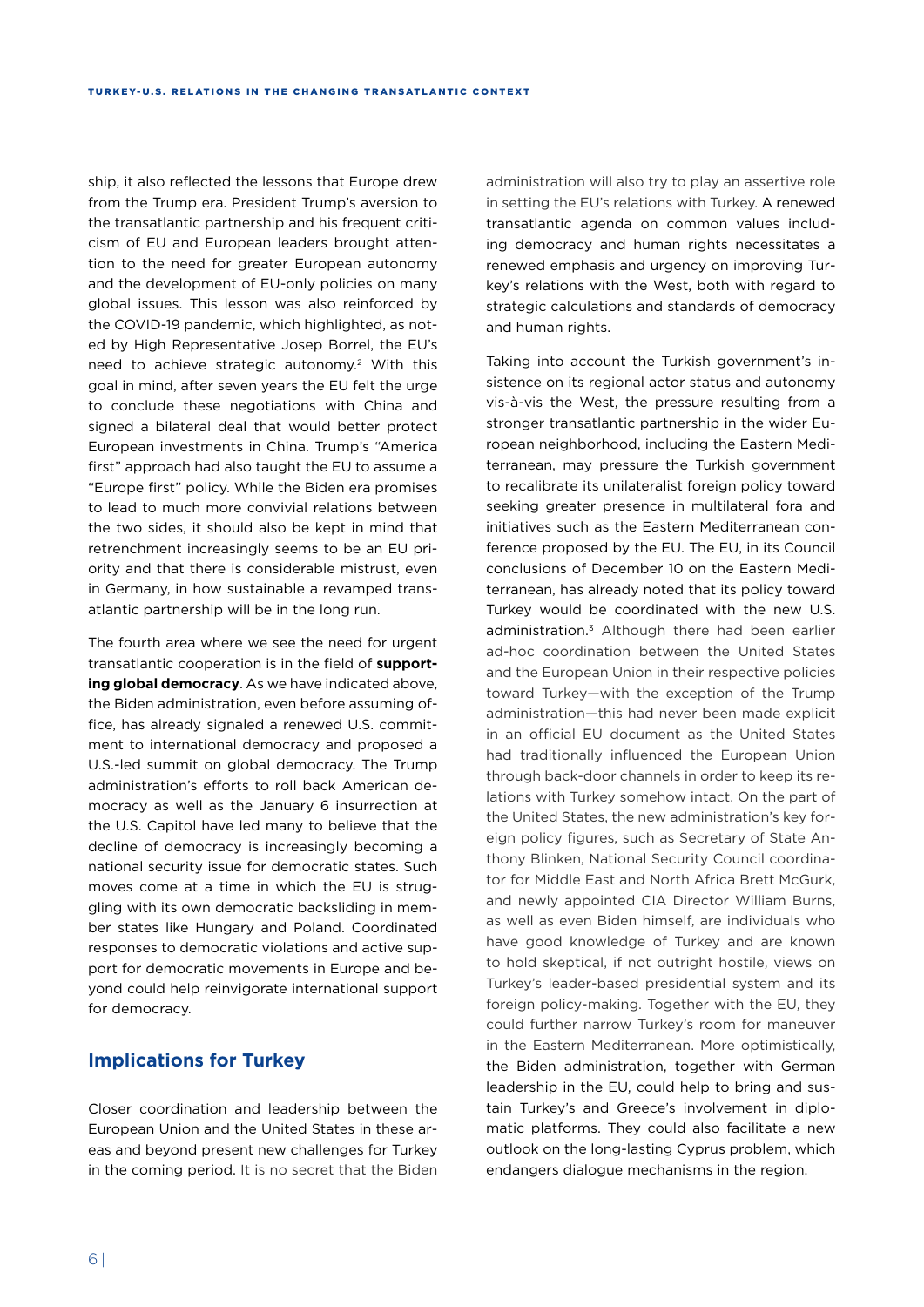Closer coordination and partnership between the European Union and the United States may also pressure Turkey to make serious choices regarding its geopolitical identity and adherence to its status as a NATO member and EU candidate country. It can be argued that the EU statement testifies to closer U.S.-EU coordination regarding the joint effort to firmly anchor Turkey into the Western camp through further engagement and facilitating mechanisms such as the proposed positive agenda with the EU or sanctions, if need be. This also implies that both parties, in particular the United States, may push Turkey to engage in reforms in the area of democracy, rule of law, and human rights in the coming years. While the Trump administration often turned a blind eye to the rapid deterioration of Turkish democracy over the last four years, Biden has already implied that this would not be the case after he assumes power. Although the EU seems to have given up on the Copenhagen political criteria regarding Turkey, given the little leverage it has left, weakened EU criticism may become emboldened with strong U.S. backing. Moreover, taking into account that the European Council is scheduled to debate relations with Turkey in its summit meeting in March, a turning point in relations that necessitates abandoning the accession process and moving toward a new kind of relationship may be inevitable. This could increase the pressure for political and legal reforms on a Turkish government that is anxious to avoid the loss of its EU perspective.

The Biden administration's emphasis on economic security as well as the promotion of democratic governance can also compel the administration to support closer economic relations between Turkey and the EU. The United States has always supported close economic cooperation between Turkey and the EU, especially at times in which relations between the two parties have soured and instability in their common neighborhood has risen. Back in the early 1990s, during the first Gulf War, when Turkey's application for membership to the EU was rejected and a new form of relations could not be found, the United States lobbied for the initiation of the negotiations between the two sides leading to the completion of the Customs Union. The Customs Union, which was completed in 1996, has not only been beneficial for Turkey in terms of increasing trade and competitiveness as well

as transforming Turkish industries via increased investments in technology, but it has also provided the legal and institutional infrastructure of a rules-based free market economy. However, over time, there has been serious backsliding in these reforms. The institutions of rules-based economic governance have been considerably weakened, and the independence and competence of regulatory institutions have been legally and effectively undermined. Instead of rules-based governance, the exercise of discretionary power has become the norm in Turkey's economic sphere. As the Biden administration turns toward this multilateral venue in economic governance, it will most likely support EU-initiated negotiations for a modernized Customs Union with Turkey. Given that certain signs of democratic progress do follow in Turkey, this process is currently regarded as the only panacea for renewing relations between the parties.

It is likely that the Biden administration, along with a significant segment of Turkish society, will wish to see a revised set of good governance conditions attached to all cooperation packages with Turkey. It will likely expect that the revamping of the Customs Union will to some extent contribute to the improvement of good governance conditions and rule of law in the country. This could also provide a push toward Turkey's adjustment to the European Green Deal, which is expected to have major influence on the Turkish economy due to its high level of economic interconnectedness with the EU.

Finally, as this new period is expected to be defined less by interpersonal relations between leaders and more by established institutional relationships between the United States and its allies, this will pose a further challenge to Turkey's relations with the United States. This will require Turkey to adopt more consistent foreign policy rhetoric and actions in dealing with transatlantic partners. Ankara will face stronger pressure from both sides to maintain consistency between its words and its actions. The Biden administration has put forward a clear foreign policy vision and strategy toward its implementation, shifting the focus of U.S. foreign policy from the country's leader to its institutions. Much of how this will impact Turkey will depend on Turkey itself and the strategic choices that it will make.